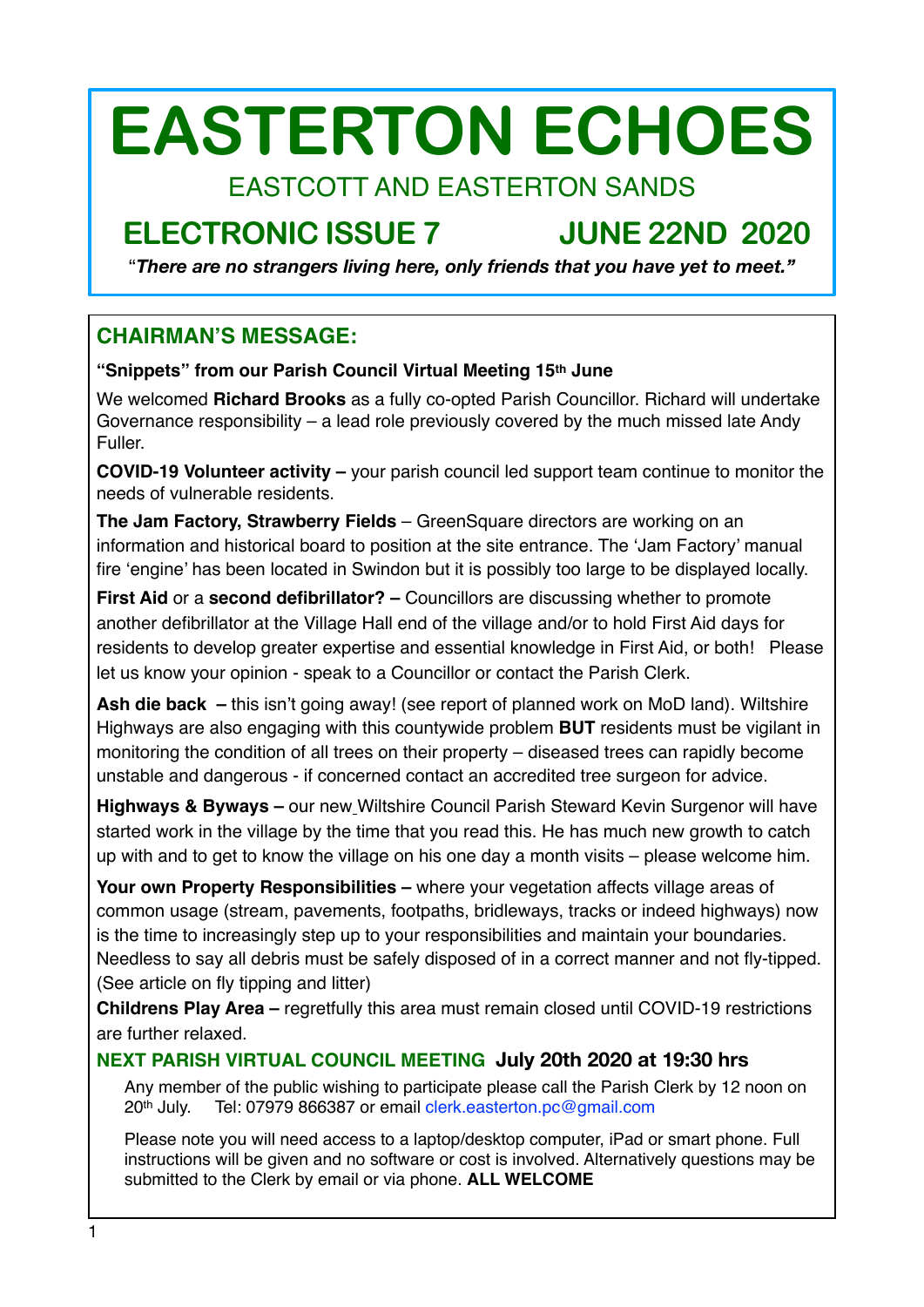# **EASTERTON PARISH COUNCIL CORONAVIRUS COMMUNITY SUPPORT**

- Do you need help with essential shopping, collecting medicines or errands?
- **Please contact any of us on list below for help,** we will try and organise support from the Easterton Volunteers Group.

# **EASTERTON VOLUNTEER SUPPORT CONTACTS:**

**BE SAFE, BE ISOLATED BUT DON**'**T BE ALONE, PLEASE CALL US FOR HELP AND SUPPORT, DON'T WAIT.**

| <b>VOLUNTEER CONTACT</b>                           | Tel: No:                     | Address                    |
|----------------------------------------------------|------------------------------|----------------------------|
| <b>Councillor Victoria Turner</b>                  | 01380 699043<br>07725 269718 | victoria@badgerswood.net   |
| <b>Councillor Anthony Snook</b>                    | 07831 116136                 | anthonysnook@tiscali.co.uk |
| <b>Councillor Judy Boyt</b>                        | 01380 818719<br>07860 242836 | judy@judyboyt.com          |
| <b>Community Volunteer</b><br><b>Briony Clarke</b> | 07976 798196                 | briony@padesk.com          |

### **FACE MASK ADVICE FROM THE HEALTH AND SAFETY EXECUTIVE**

The wearing of face masks on public transport or some places of work, the following Health and Safety Executive (HSE) guidelines .

- Before putting on a mask, clean hands with alcohol-based hand rub or soap and water.
- Cover mouth and nose with mask and make sure there are no gaps between your face and the mask.
- Avoid touching the mask while using it; if you do, clean your hands with alcohol-based hand rub or soap and water.
- Replace the mask with a new one as soon as it is damp and do not re-use single-use masks.
- To remove the mask: remove it from behind (do not touch the front of mask); discard immediately in a closed bin; clean hands with alcohol-based hand rub or soap and water.

For further information and advise about returning to work go to the HSE website:

#### [www.hse.gov.uk](http://www.hse.gov.uk)

#### **PPE suppliers and Business support**

To help businesses prepare for reopening, the council is providing a list of suppliers who are offering PPE supplies click on website link below:

[www.wiltshire.gov.uk/business-advice](http://www.wiltshire.gov.uk/business-advice-support-covid19)[support-covid19](http://www.wiltshire.gov.uk/business-advice-support-covid19)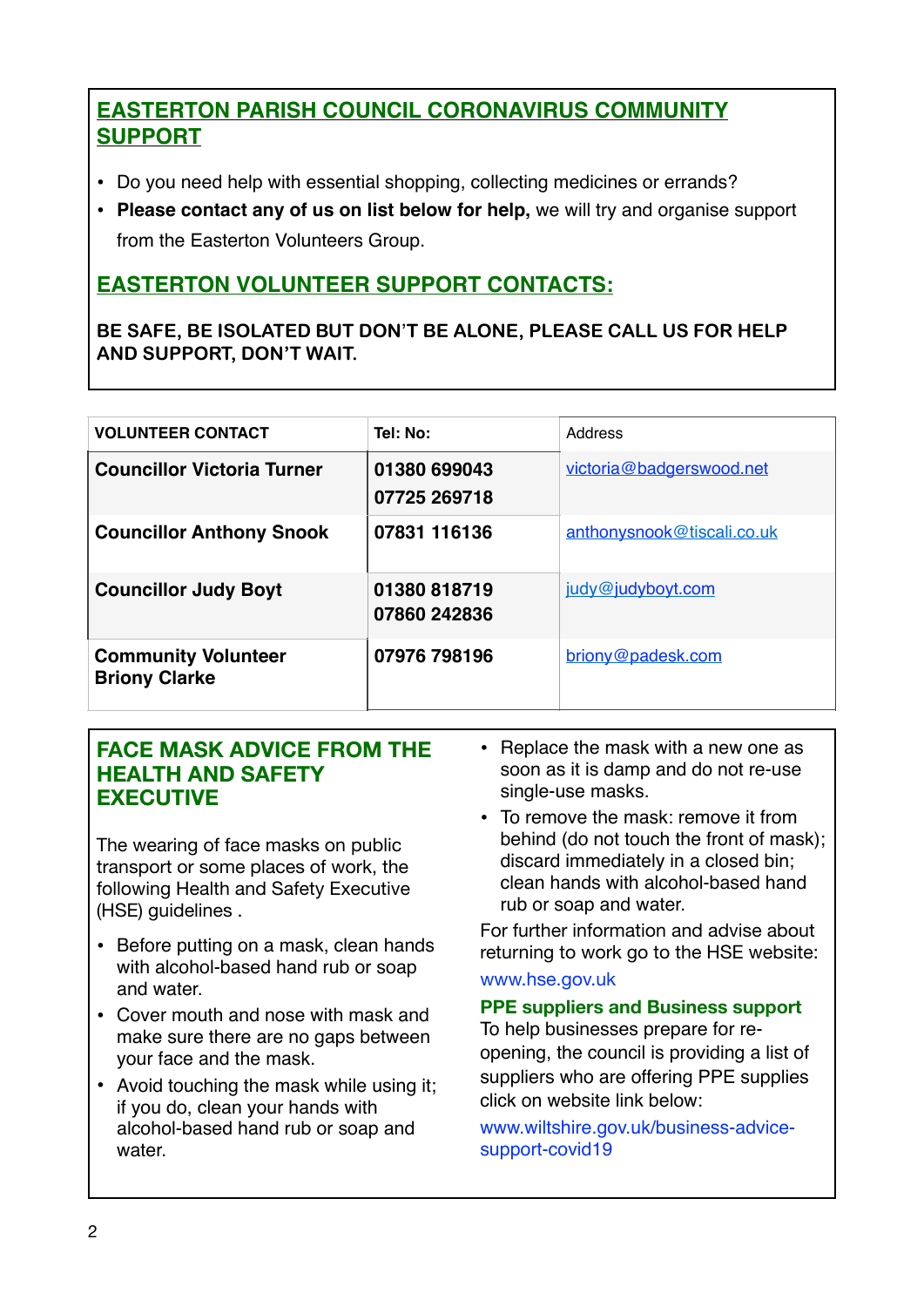# **TAKE YOUR LITTER HOME**



It has been noted that with the increase in the public using the byways, paths and bridleways there is an increase in litter being dropped or thrown into the hedges. In addition to this there is the amount of dog faeces not being picked up.

#### **THERE IS NO EXCUSE FOR FLY-TIPPING.**

You can be prosecuted if your waste is illegally fly-tipped, even if dumped by someone else. We all have a duty of care under the Environmental Protection Act to ensure that they only give their waste to authorised persons, with a waste carriers licence, check that the person is an authorised waste carrier by visiting the website:

[www.environment.data.gov.uk/public-register/view/search-waste-carriers-brokers](https://eur02.safelinks.protection.outlook.com/?url=https%253A%252F%252Fenvironment.data.gov.uk%252Fpublic-register%252Fview%252Fsearch-waste-carriers-brokers&data=02%257C01%257CBecky.Banbury%2540wiltshire.gov.uk%257Cce3c1bf894084498afde08d7ed13e077%257C5546e75e3be14813b0ff26651ea2fe19%257C0%257C0%257C637238541963775175&sdata=B2Am8b16i4jQcHH2TS0f5ai9FQIgnFCgFbhwTAbxB4A%253D&reserved=0)

or call the **Environment Agency** Tel: **03708 506506**.

Fly Tipping is causing harm to both the environment and to wildlife with unknown harmful substances and materials that can leach into watercourses or be consumed by animals, the latter in some cases being poisoned. Councils can track whose rubbish it is by searching and sifting through the pile and getting a paper trail - once they know where and who, they will call on that person. So beware, of waste collectors cold calling or especially advertising on the social media. - either go to the official recycling centres or contact the Council and report a problem click on this link: [www.wiltshire.gov.uk](http://www.wiltshire.gov.uk) or by downloading the My Wiltshire App.

# **FLYTIPPING IN EASTERTON**

Please find attached picture of the disgraceful mess that has been 'fly tipped' or rather chucked over the garden fence.

To the people responsible for disposing of garden waste in the bank of Sam Moore's Lane (EAST5 Byway) would they kindly clear it up ASAP prior to it costing Wiltshire Council or for that matter the villagers of Easterton with their Council Tax contributions.

All fly tipping will be reported to Wiltshire Council and fines issued when necessary

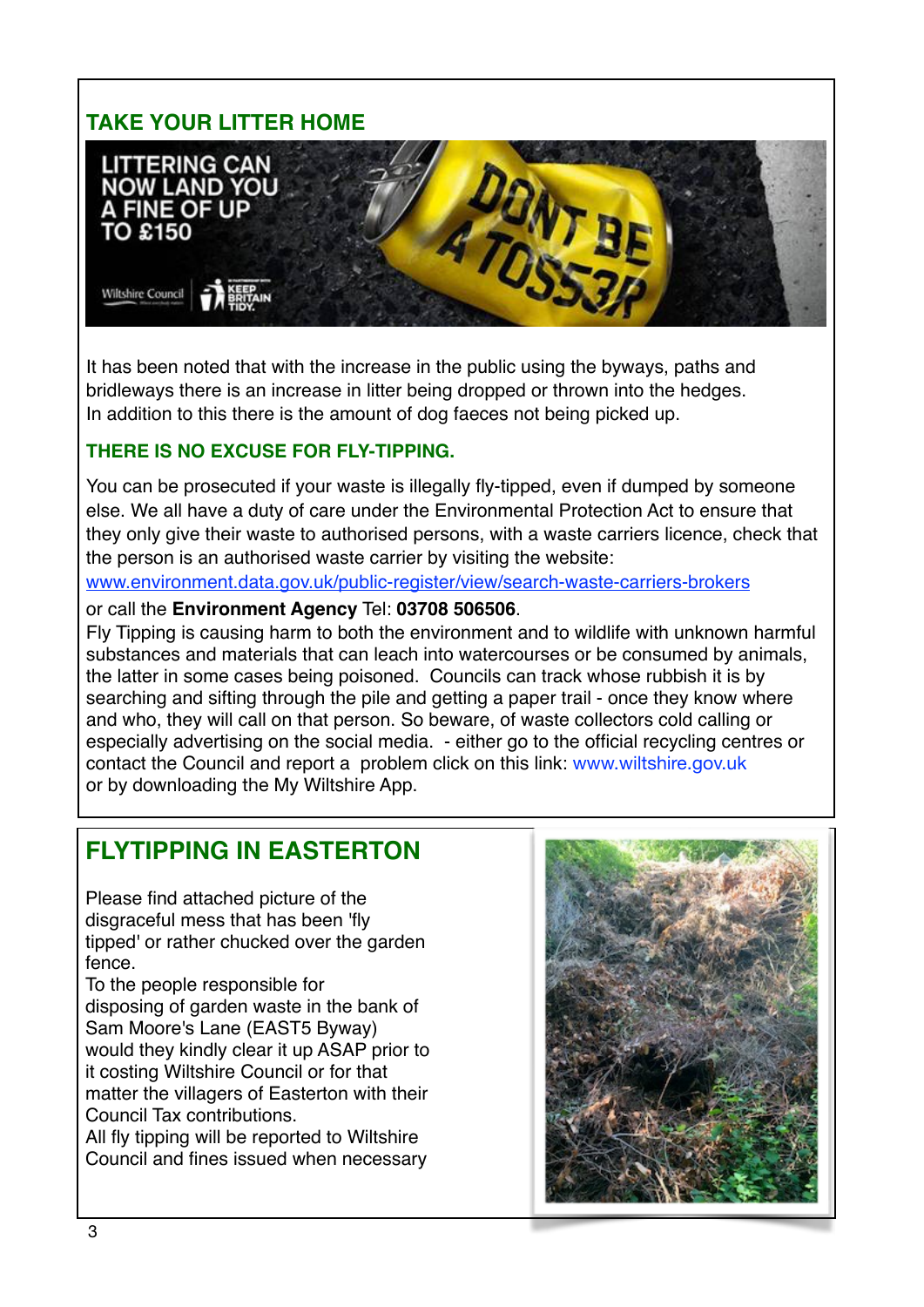# **WILTSHIRE HOUSEHOLD RECYCLING CENTRES**

# **You can now book online**

Because of the need to limit people on site to ensure social distancing, the Council have implemented an online booking only system.

- People can only visit a HRC with a prebooked slot; anyone who turns up without a booking will not be allowed to access the site.
- Online bookings to household recycling centres (HRCs), book up to three days in advance.
- Staff on the gate will check registration numbers against a list of bookings.
- Sites will be able to accept soil, rubble, plasterboard, textiles and, at some sites, asbestos once again.
- Only one person can get out of each car, staff cannot help to unload waste.
- Trailers or vehicles 3.5 tonnes and over will not be permitted.

To find out more about the new booking system, please [Click here for FAQs and](https://eur02.safelinks.protection.outlook.com/?url=http://www.wiltshire.gov.uk/household-recycling-centres-book&data=02%7C01%7CCeri.Tocock@wiltshire.gov.uk%7Cd4b2e1ed00ac413460aa08d8088b944e%7C5546e75e3be14813b0ff26651ea2fe19%7C0%7C0%7C637268742859551380&sdata=PrDoYV4SZFtYovhPAcfJLtJ29qKNJSpR5bOTvYWyVrg=&reserved=0)  [recycling](https://eur02.safelinks.protection.outlook.com/?url=http://www.wiltshire.gov.uk/household-recycling-centres-book&data=02%7C01%7CCeri.Tocock@wiltshire.gov.uk%7Cd4b2e1ed00ac413460aa08d8088b944e%7C5546e75e3be14813b0ff26651ea2fe19%7C0%7C0%7C637268742859551380&sdata=PrDoYV4SZFtYovhPAcfJLtJ29qKNJSpR5bOTvYWyVrg=&reserved=0)

# **TIME TO RENEW GARDEN WASTE COLLECTIONS**

The cost of having garden waste collected will be £50 per bin for the year.

Current garden waste subscriptions were due to expire on 30 June 2020, but customers should continue to present their bin to be emptied on their usual collection day with their current 2019-2020 red sticker until they receive a new one. Garden waste bins displaying a red 2019/20 bin sticker will continue to be emptied until 31 August. to renew or sign up click on link below:

[www.wiltshire.gov.uk/gardenwaste](https://eur02.safelinks.protection.outlook.com/?url=http%3A%2F%2Ftrack.vuelio.uk.com%2Fz.z%3Fl%3DaHR0cDovL3d3dy53aWx0c2hpcmUuZ292LnVrL2dhcmRlbndhc3Rl%26r%3D8562881472%26d%3D3333977%26p%3D1%26t%3Dh%26h%3Df7c09b45a6be22fc9ae0ceb5639a3151&data=02%7C01%7Csue.ellison%40wiltshire.gov.uk%7Ce5e018fb85ac4c42bbc108d81128fea7%7C5546e75e3be14813b0ff26651ea2fe19%7C0%7C0%7C637278215065732621&sdata=u1kOy7kNccHgex1yuT0zRlJV88dw6T8E7SnGF7OGzEI%3D&reserved=0)

Other options for composting are available if you don't have room for a garden waste bin. Tel: 0300 456 0102. or click on link: [www.wiltshire.gov.uk/rubbish-and](https://eur02.safelinks.protection.outlook.com/?url=http%3A%2F%2Ftrack.vuelio.uk.com%2Fz.z%3Fl%3DaHR0cDovL3d3dy53aWx0c2hpcmUuZ292LnVrL3J1YmJpc2gtYW5kLXJlY3ljbGluZw%253d%253d%26r%3D8562881472%26d%3D3333977%26p%3D1%26t%3Dh%26h%3D09ae1e95b9fd43871627cb1d21f3dd7c&data=02%7C01%7Csue.ellison%40wiltshire.gov.uk%7Ce5e018fb85ac4c42bbc108d81128fea7%7C5546e75e3be14813b0ff26651ea2fe19%7C0%7C0%7C637278215065742572&sdata=Gg6bkB5koqynI1LbV4wU5DwLZNcr9ts2NrbyGxkLQd4%3D&reserved=0)[recycling](https://eur02.safelinks.protection.outlook.com/?url=http%3A%2F%2Ftrack.vuelio.uk.com%2Fz.z%3Fl%3DaHR0cDovL3d3dy53aWx0c2hpcmUuZ292LnVrL3J1YmJpc2gtYW5kLXJlY3ljbGluZw%253d%253d%26r%3D8562881472%26d%3D3333977%26p%3D1%26t%3Dh%26h%3D09ae1e95b9fd43871627cb1d21f3dd7c&data=02%7C01%7Csue.ellison%40wiltshire.gov.uk%7Ce5e018fb85ac4c42bbc108d81128fea7%7C5546e75e3be14813b0ff26651ea2fe19%7C0%7C0%7C637278215065742572&sdata=Gg6bkB5koqynI1LbV4wU5DwLZNcr9ts2NrbyGxkLQd4%3D&reserved=0)

### **GOVERNMENT UPDATES relating to the ease down rules**

Please note that rules may have changed by the time this issue goes out. So if in doubt please check first. Click [here](https://eur02.safelinks.protection.outlook.com/?url=https%3A%2F%2Fbit.ly%2FCV19FAQs&data=02%7C01%7CBecky.Banbury%40wiltshire.gov.uk%7C094efeaac2dc46ed157008d803be6744%7C5546e75e3be14813b0ff26651ea2fe19%7C0%7C0%7C637263463589471806&sdata=FjpgOqpODlykPwHoUvegw88NEBeeo0rw8tyQW7s2f1Y%3D&reserved=0) for information.

Presently, up to six people will be able to meet outside (in parks, gardens and other private outdoor spaces) but strictly continuing to observe social distancing rules by staying two metres apart.

#### From July 6th

Those vulnerable who are shielding will be able to have more freedom to see other people.

• meet up to 6 people outdoors and form support bubbles with other households. From August 1st the extremely vulnerable who are at risk will no longer need to shield in England.

To stay safe, the public must still do the following :

- Take hygiene precautions when they are outside
- Wash their hands as soon as they are back indoors
- Keep at least two metres apart from anyone outside their household at all times
- Take hand sanitiser with them in case there are no hand washing facilities.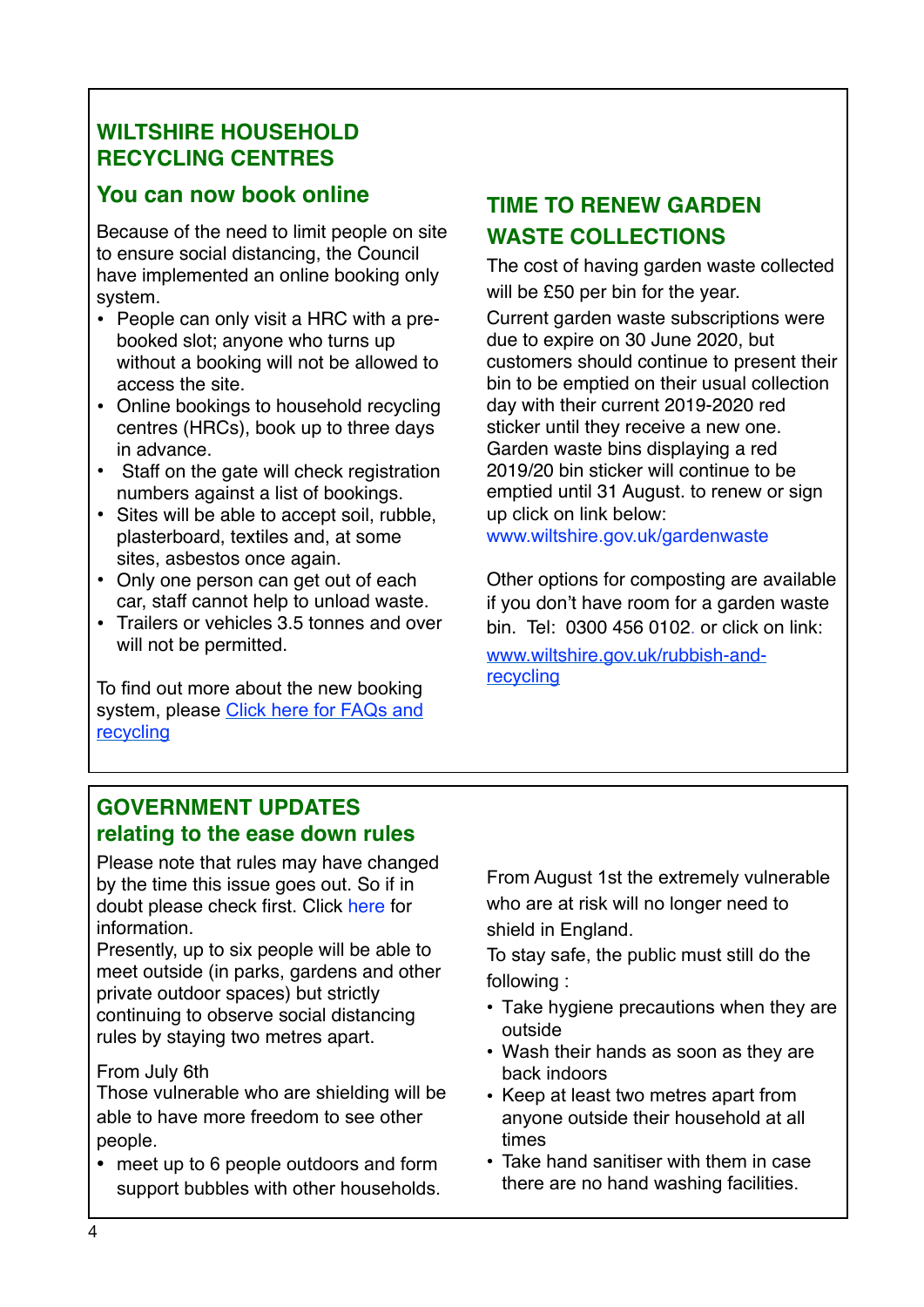# **WILTSHIRE COUNCIL UPDATES**

# **Parking enforcement**

The council have re-introduced parking enforcement at all car parks, on residential and on-street parking areas. People using car parks should note the following guidance:

- Please pay using a [digital permit](https://eur02.safelinks.protection.outlook.com/?url=https://secure.mipermit.com/wiltshire/application/login.aspx&data=02%7C01%7CBecky.Banbury@wiltshire.gov.uk%7C933e40e4e0fa479fbd8b08d8030fd490%7C5546e75e3be14813b0ff26651ea2fe19%7C0%7C0%7C637262713803994634&sdata=D4UlsJq0kMYnC24ym6no0AB7nrUgKokb0BGZCKqAVLw=&reserved=0), contactless if possible or cash ( no change given).
- Where possible, people should park leaving one space or more between cars to aid social distancing. This may not always be possible, but it may be achievable in quieter car parks.

For more information upon parking and charges please email:

[parking@wiltshire.gov.uk](mailto:parking@wiltshire.gov.uk)

#### **COVID-19 REGIONAL TESTING SITES**

Drive-through pre-booked coronavirus testing facilities are open

To book a NHS test click on link below:

#### [nhs covid19 testing](https://www.nhs.uk/conditions/coronavirus-covid-19/testing-for-coronavirus/ask-for-a-test-to-check-if-you-have-coronavirus/)

If you don't have internet access and wish to book Phone 119

For GOV.UK essential worker test portal click on link:

[www.gov.uk/apply-coronavirus-test](https://www.gov.uk/apply-coronavirus-test-essential-workers)[essential-workers](https://www.gov.uk/apply-coronavirus-test-essential-workers)

# **SHARED LIVES**

Shared Lives is a unique caring arrangement enabling more than 14,000 people nationally with a learning or physical disability, mental ill health, dementia or other ongoing needs, to share their carer's home and family life. Shared Lives promotes people's rights, choices and independence and helps vulnerable people feel included in family life and community activities.

Currently [Shared Lives Wiltshire](https://adults.wiltshire.gov.uk/Services/1366) is looking to recruit to the local scheme. People with care and support needs are referred to the scheme and matched with a formerly-recruited carer in Wiltshire. The carer is paid between £371 and £571 per week and receives support, training and guidance from the Shared Lives team at Wiltshire Council. If people would like to find out more Click

on this link: [Shared Lives Wiltshire](https://adults.wiltshire.gov.uk/Services/1366) or Tel: **01380 826451** or email [sharedlives@wiltshire.gov.uk](mailto:sharedlives@wiltshire.gov.uk)

### **EASTERTON COUNTRY FÊTE**

This fantastic annual village event is still in the events calendar August 31st August 2020. This promises to be a great day out for all the family especially after the months of Lockdown we have had to endure.

Please contact via email if you wish to have a stand there or for more information.

Email: [eastertonfete@gmail.com](mailto:eastertonfete@gmail.com) Website: [www.eastertonfete.com](http://www.eastertonfete.com)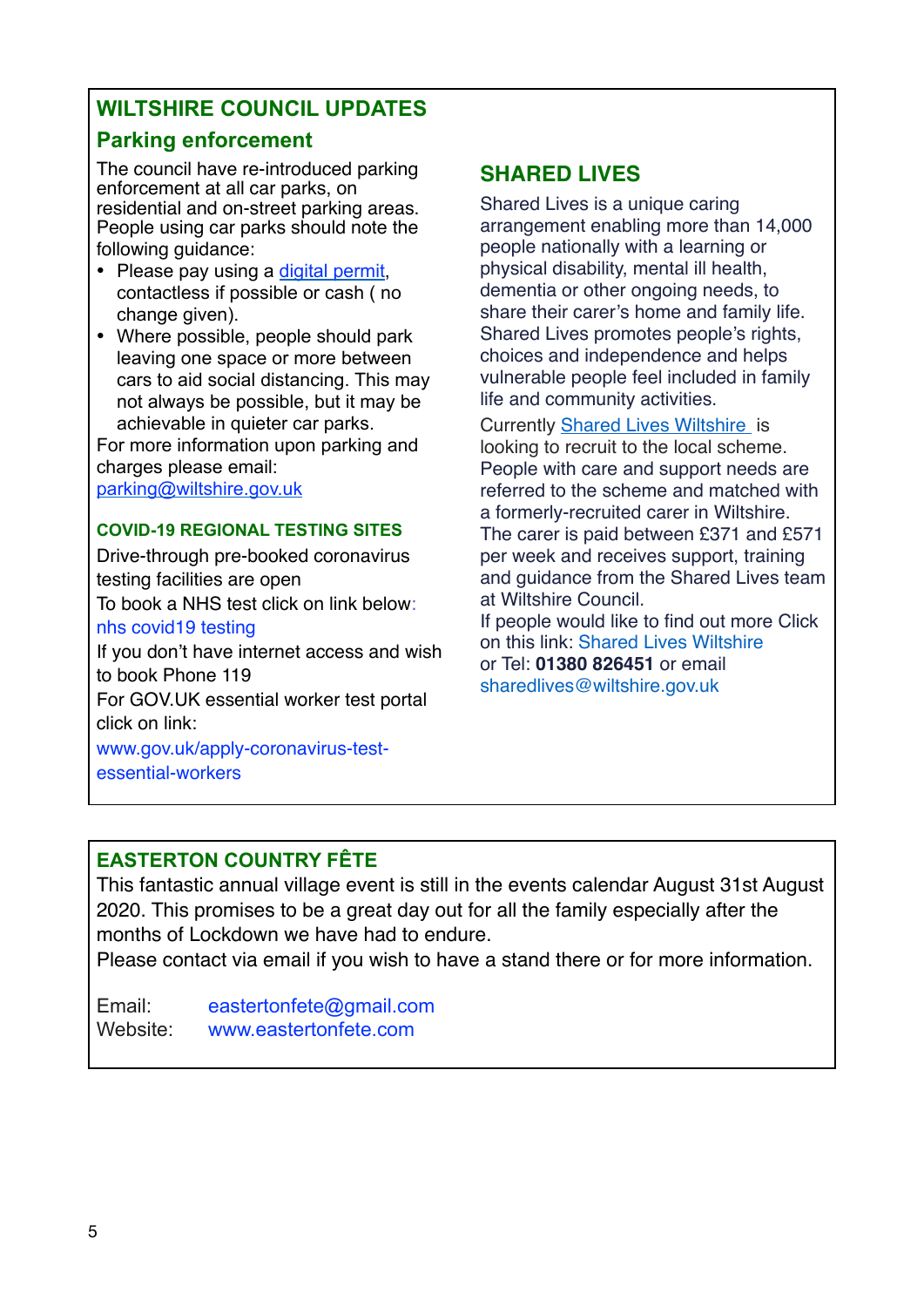#### **VILLAGE HALL NEWS**

The forecast relaxation of COVID-19 Government restrictions to take effect on 4th July does mean that the Hall could re-open from that date **but** there are a raft of Special Conditions plus revised Risk Assessments for both hirers and the Hall's trustees.

Unfortunately, parties and large social gatherings are still banned.

The present Social Distancing rules of 2m remain an aggravating if not almost impossible feature, when this rule is relaxed the trustees will look at the situation again. In the meantime a team of volunteers have taken the opportunity to completely redecorate inside the Hall in preparation for a return to some normality.

# **CHURCH NEWS**

# **ST BARNABAS**

Sadly the church building is still locked and unavailable, however, the Church community is very much open and functioning.

- There is a Benefice wide service every Sunday morning between 10 and 11am. This takes place on Zoom and includes worship and an opportunity to talk to people from across all five churches in the Benefice. It is both informal and very enjoyable and open to all.
- Anyone wishing to join needs to get in touch with the Reverend Marion to get the code and invitation required by Zoom.

The Rev. Marion Harrison **01380 816963** Pat Morrison **01380 812357**

Email: [lavingtonrector@gmail.com](mailto:lavingotnrector@gmail.com) or [lavingtonchurch@gmail.com](mailto:lavingtonchurch@gmail.com)

# **OBITUARIES**

#### **KEITH PALMER**

It is with great sadness to report that Keith Palmer passed away peacefully surrounded by family on June 15th. A private family funeral will be held on June 30th. He will be travelling through Easterton High Street at 1pm if you wish to pay your respects.

#### **STEVE WRAGG**

Landlord of the Green Dragon , Market Lavington sadly passed away peacefully on Friday 19th June, following a long illness.

As Nicky and Jesse will be unable to hold a normal funeral at this time, we would love it if you could share any tributes, memories, photos or stories about Steve on the tribute page.

https://www.forevermissed.com/stephen-wragg/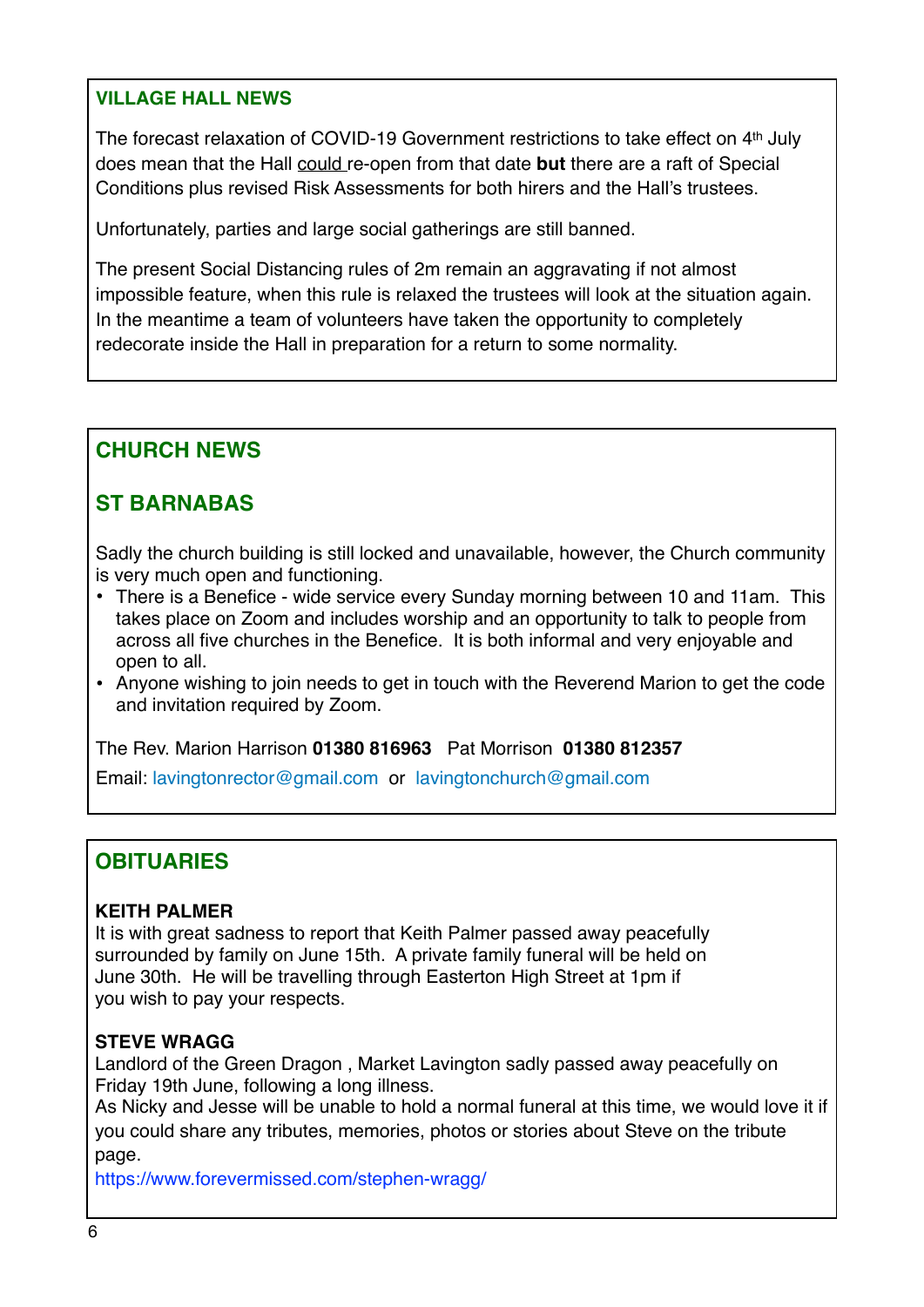### **WARNING ABOUT FAKE EMAILS AND CYBER CRIME**

If you receive an email that in any way doesn't feel right or has links and attachments which are unfamiliar to you, always be cautious. Don't click on any links or attachments and forward the email to [mimecheck@wiltshire.gov.uk](mailto:mimecheck@wiltshire.gov.uk).

or

Wiltshire Police Cyber and Scams: Click on this link: [Wiltshire Police cybercrime and](https://www.wiltshire.police.uk/article/723/Frauds-scams-and-cyber-crime)  [scams](https://www.wiltshire.police.uk/article/723/Frauds-scams-and-cyber-crime) 

### **AND NOW FOR GARDENERS DELIGHTS**

Tony Archer of Superior Plants in Fiddington Hill Nurseries, Market Lavington would like to thank all their fantastic customers for their continued support and hope that the gardens are now enjoying the much needed rain.

Now it is time for an end of season sale to boost your garden with plants:

Open 7 days a week, 10am until 4pm,

All the staff at Superior Plants are following all social distancing guidelines so they look forward to seeing you soon at the nursery.

Email: [tony@superiorplants.co.uk](mailto:tony@superiorplants.co.uk) Tel: **01380 813210** or Mob: **07969 661847**

#### **'HELP A HOG'**

Hedgehogs are one of the few wild mammals we are sometimes lucky to encounter close up. Their charismatic appearance makes them a firm favourite with the public. Sadly the levels of population are declining across the UK particularly across agricultural landscapes. Hedgehogs need help from us all to thrive. Top tips to help them survive:

- Create Hedgehog highways so they can travel freely through your garden boundaries. They need 13 x13 cms gap at the bottom of the fences, gates etc.
- Stables are a favourite place for a hedgehog to give birth, being warm and dry. Please check carefully before mucking out, if a mother hog is disturbed she can abandon or even kill her young.
- Check areas carefully before mowing or trimming.
- Bonfires will make an inviting home for a hedgehog, so move piles on the day they are to be set alight.
- Take care digging over compost heaps.
- Check ponds, although Hogs can swim, they can't climb steep sided ponds and will eventually drown if they can't get out.
- A shallow bowl of water and some meaty cat or dog food would be appreciated by a hungry or thirsty hog, especially in dry hot weather.
- Every year hedgehogs are injured by litter and starve to death by getting trapped in discarded rubbish.
- Take care on the roads , hedgehogs are nocturnal so are often seen out at night. Their instinct is to roll ip into a ball but they are no match for a vehicle.
- Make or buy a hedgehog home, this offers a hibernation site safe from predators in the winter. It may also be used as a nesting box for a mother and her young.
- See the British Hedgehog Preservation Society for building a hedgehog home.

For more information click on website link: [www.britishhedgehogs.org.uk](http://www.britishhedgehogs.org.uk)

*Information from Fay Vass CEO. The British Hedgehog Preservation Society. (BHPS)*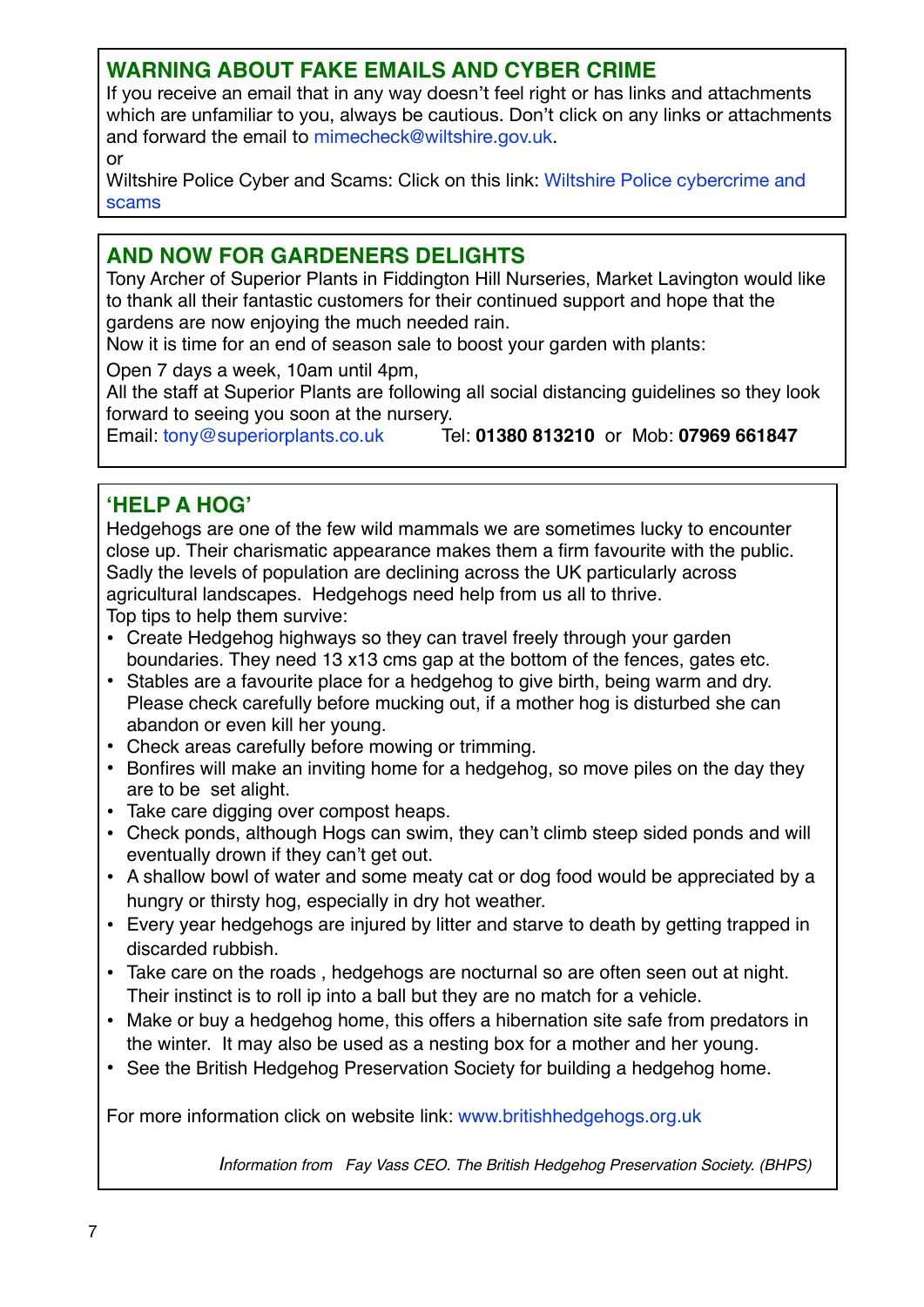## **ASH DIEBACK UPDATE**

In January, Easterton Parish Council attended a meeting hosted by Defence Infrastructure Organisation (DIO) to outline the work that Landmarc and DIO have to undertake across Salisbury Plain to clear dangerous trees infected with ash dieback disease. This work is required to ensure Salisbury Plain Training Area remains as a safe place to train for the military, as well as for the tenants who live and work there and the public who visit for recreation.

The first phase of work has been undertaken and completed at Ashdown Copse, Tidworth. DIO are now planning phase two. The work for this summer and through to the end of March 2021, will take place at Warminster Ranges, Heytesbury and Norton Plantation, Imber, Erlestoke and Bratton plus a large number of roadside trees found across the Plain. Dates and timescales still have to be confirmed but the table below illustrates when work may be

| Location                 | <b>Proposed timing</b>        |
|--------------------------|-------------------------------|
| <b>Warminster Ranges</b> | <b>July 2020</b>              |
| Imber                    | August/September 2020         |
| Erlestoke                | August/September/October 2020 |
| Roadside trees           | September onwards 2020/2021   |
| Ash Down Copse           | September 2020 only           |
| Heytesbury               | January - March 2021          |
| <b>Norton Plantation</b> | January - March 2021          |

#### undertaken

Following felling work, a programme of site reinstatement and replanting will take place. This will start at Ashdown Copse this winter and then in winter 2021 in the woodlands worked later this year. DIO assure us that all work is being carried out under approved felling licences issued by the Forestry Commission with consent from Natural England and Historic England.

The second phase of DIO work is unlikely to have a major effect on Easterton although potential road closures may impact upon some travel around the region. The Parish Council will be kept informed as details become confirmed. This information will also be published [online](https://eur01.safelinks.protection.outlook.com/?url=https%253A%252F%252Fwww.gov.uk%252Fgovernment%252Fpublications%252Fash-dieback-on-the-ministry-of-defence-estate.&data=02%257C01%257Crichard.brooks667%2540mod.gov.uk%257C6de2a3c6008a4a83c48a08d813774a82%257Cbe7760ed5953484bae95d0a16dfa09e5%257C0%257C0%257C637280750352393491&sdata=61%252BppSYcVMCYgXDerK3DoU36bBd46Tbaahbb55L2W4s%253D&reserved=0) where further details of this programme can be found.

The Parish Council have also been advised that Wiltshire Council are beginning a programme of surveying and remediation of infected ash trees on roadsides and public highways.

Ash Dieback is now prevalent across the UK Ash tree stock. Ash trees currently form a major part of our landscape and the loss of many of this species through ash dieback is likely to have a significant impact on local woodlands, hedgerows and vistas - something we are all, unfortunately, going to have to come to terms with.

For further information about the disease, what to look out for and advice to landowners and householders can be found at:

[https://www.forestresearch.gov.uk/tools-and-resources/pest-and-disease-resources/ash](https://www.forestresearch.gov.uk/tools-and-resources/pest-and-disease-resources/ash-dieback-hymenoscyphus-fraxineus/%2520)[dieback-hymenoscyphus-fraxineus/](https://www.forestresearch.gov.uk/tools-and-resources/pest-and-disease-resources/ash-dieback-hymenoscyphus-fraxineus/%2520)